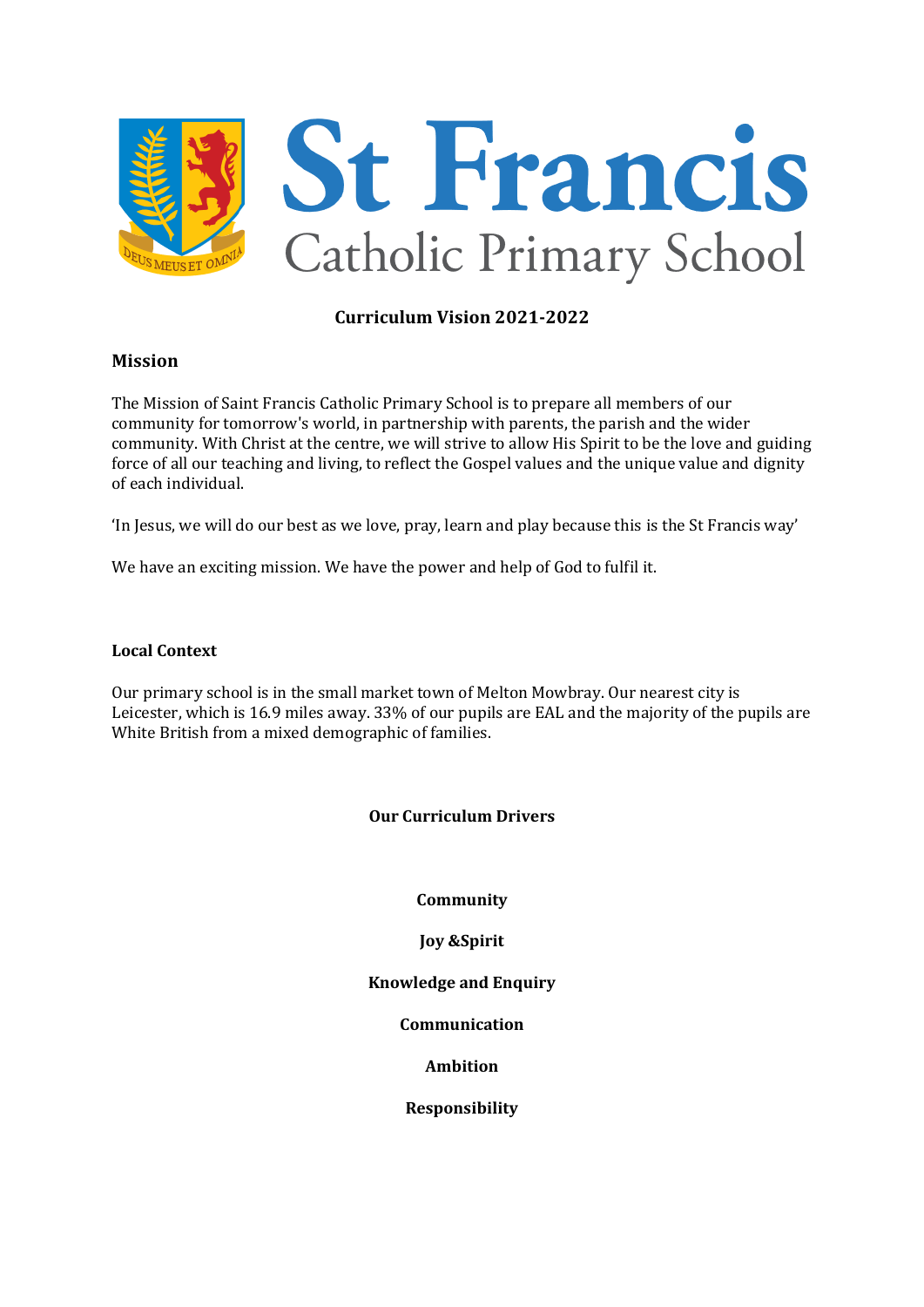#### **Community- St Francis**

Inspired by our Franciscan founders and Patron St Francis, we want our pupils to know and learn about the world we live in and have a respect for different ways of life, religions and cultures. Through our House Families and devotion to the Saints, we encourage our children to see everyone and everything in creation as our brother and sister and so foster the respect due to all God's creatures. Central to our mission are our Catholic virtues and values which complement British Values and the principle of democracy. We work in partnership with parents and our parish community which leads to the development of confident, independent and caring young people who are empathetic to the needs of others in the community they live in. St Francis' greeting 'Peace Be With You' will guide us to be welcoming to all.

## **Joy and Spirit- The Holy Spirit**

We want our pupils to be happy and confident, to know who they are and have respect for their own dignity as well as the dignity of others. We will promote within each child an awareness of God's presence in our daily lives. Worship, prayer and liturgy take a central place in the life of the school and we strive to make these meaningful experiences that contribute to the faith development of everyone in the school community, leading us to respond to God's love in praise and thanksgiving. Our community is one of joy and hope and as such we recognise the importance of emotional wellbeing as part of a healthy lifestyle. We encourage our children to take risks which supports creative work and play so that all children's talents and interests can be developed.

## **Knowledge and Enquiry- St Thomas Aquinas**

At St Francis high quality, inspiring and relevant teaching will motivate pupils to become lifelong learners. We evolve and develop our curriculum to ensure that it is knowledge rich to enable children to think critically and creatively. We strive to provide all pupils with a range of experiences beyond their normal range to allow them to have new experiences and develop life skills. There are opportunities beyond the classroom to enhance the teaching of outdoor learning, sport and the arts. These opportunities are provided to enable children to develop their own character and to develop their relationships to their own self and others.

## **Responsibility- St Anthony**

There is a focus on being a responsible individual in all areas of school life- we build children's skills so that they become resilient learners. Children are supported to develop skills to take responsibility, make decisions, collaborate and problem solve in preparation for becoming responsible citizens in their homes, parishes, wider communities and in the world. We want our pupils to be physically literate with the knowledge, skills and motivation necessary to equip them for a healthy lifestyle and lifelong participation in physical activity and sport.

## **Communication- St Elizabeth**

We believe that communication is an essential life skill and feel passionately about enabling all pupils to develop effective communication skills. Communication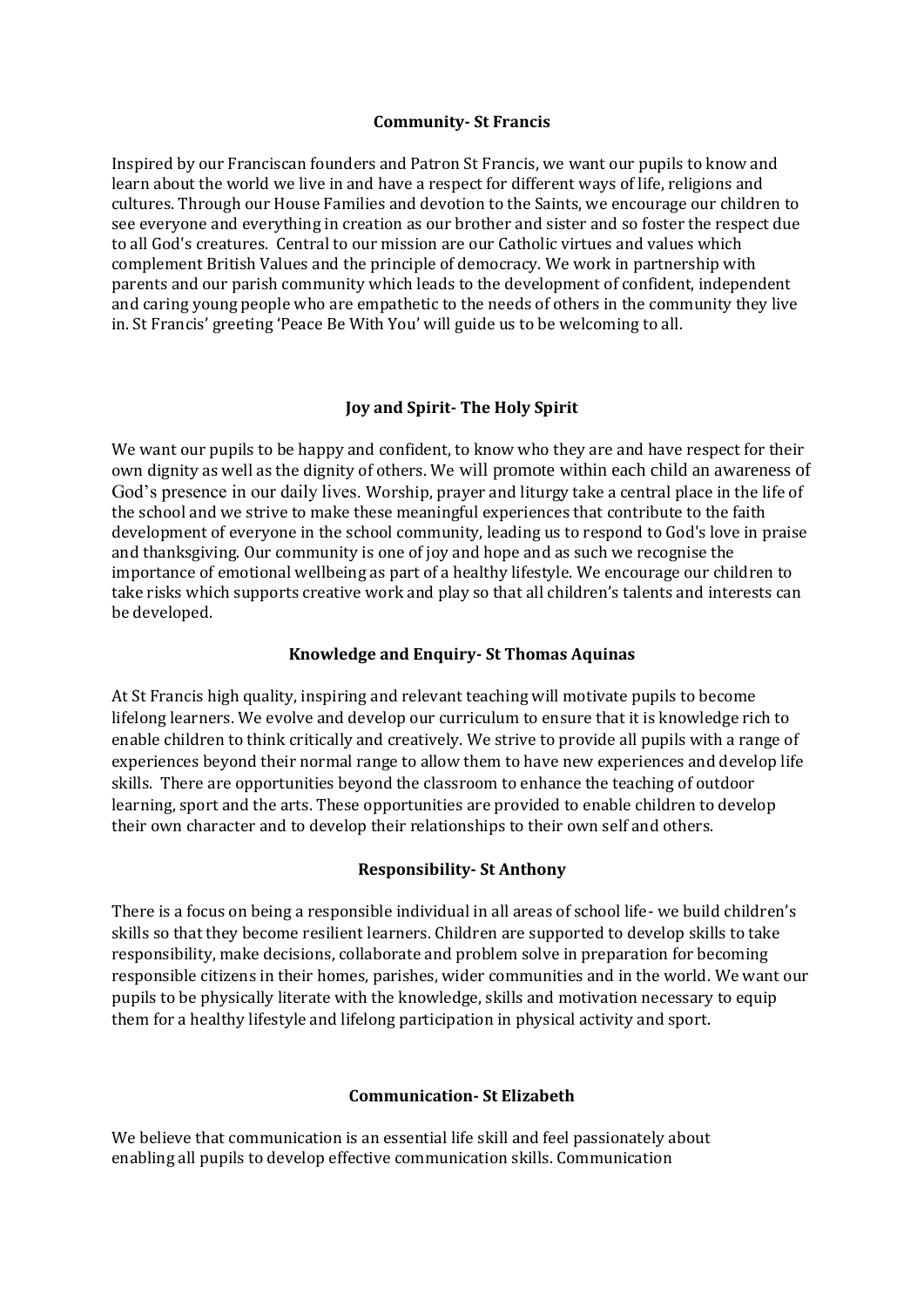impacts on every part of life and is crucial for future success. A vocabulary rich curriculum supports children to understand the key concepts and ideas in each subject area and build on their knowledge as they move through the school.

# **Ambition- St Clare**

Pupils who are achieving their full potential, regardless of their starting point or background. We strive to open our children's eyes to the possibilities available to them and to support them to reach the highest levels of achievement and behaviour. Excellent provision for SEND pupils and provision for all pupils ensures that resources are well matched to learning needs.

To help us to achieve our Curriculum Aims, we practice the virtues and values below:

Self-control, forgiveness, humility, compassion, resilience, gratitude, attentiveness, love of learning, patience, honesty, solidarity, confidence, courtesy,

## **Curriculum Delivery**

The school curriculum reflects the requirements to provide a broad and balanced curriculum as per the [Academies Act 2010,](http://www.legislation.gov.uk/ukpga/2010/32/section/1A) and the [National Curriculum programmes of study](https://www.gov.uk/government/collections/national-curriculum) which we have chosen to follow.

It also reflects requirements for inclusion and equality as set out in the [Special Educational](https://www.gov.uk/government/publications/send-code-of-practice-0-to-25)  [Needs and Disability Code of Practice 2014](https://www.gov.uk/government/publications/send-code-of-practice-0-to-25) and [Equality Act 2010,](http://www.legislation.gov.uk/ukpga/2010/15/part/6/chapter/1) and refers to curriculumrelated expectations of governing boards set out in the Department for Education's [Governance](https://www.gov.uk/government/publications/governance-handbook)  [Handbook.](https://www.gov.uk/government/publications/governance-handbook)

## **EYFS**

In the Foundation Stage children will have access to a rich and engaging learning environment which will allow children to demonstrate their learning in a range of contexts. The curriculum will provide for open-ended, interest-led and hands on experiences to allow children to play imaginatively and explore, make choices, combine and test ideas, seek challenge and be willing to risk-take and recognise that failures are opportunities to learn. We follow the Statutory Framework for Early Years Foundation Stage 2021 which sets the standards for learning, development and care for children from birth to five.

In EYFS and KS1 children are taught phonics using the Little Wandle scheme. More information can be found under the phonics section of our curriculum pages.

# **KS1 & KS2**

In Key Stage One and KS2 the children are taught the National Curriculum. The National Curriculum comprises the core subjects of Religious Education, English, Maths and Science alongside the other subjects of Computing, Design Technology, History, Geography, Music, Art, Languages and Physical Education.